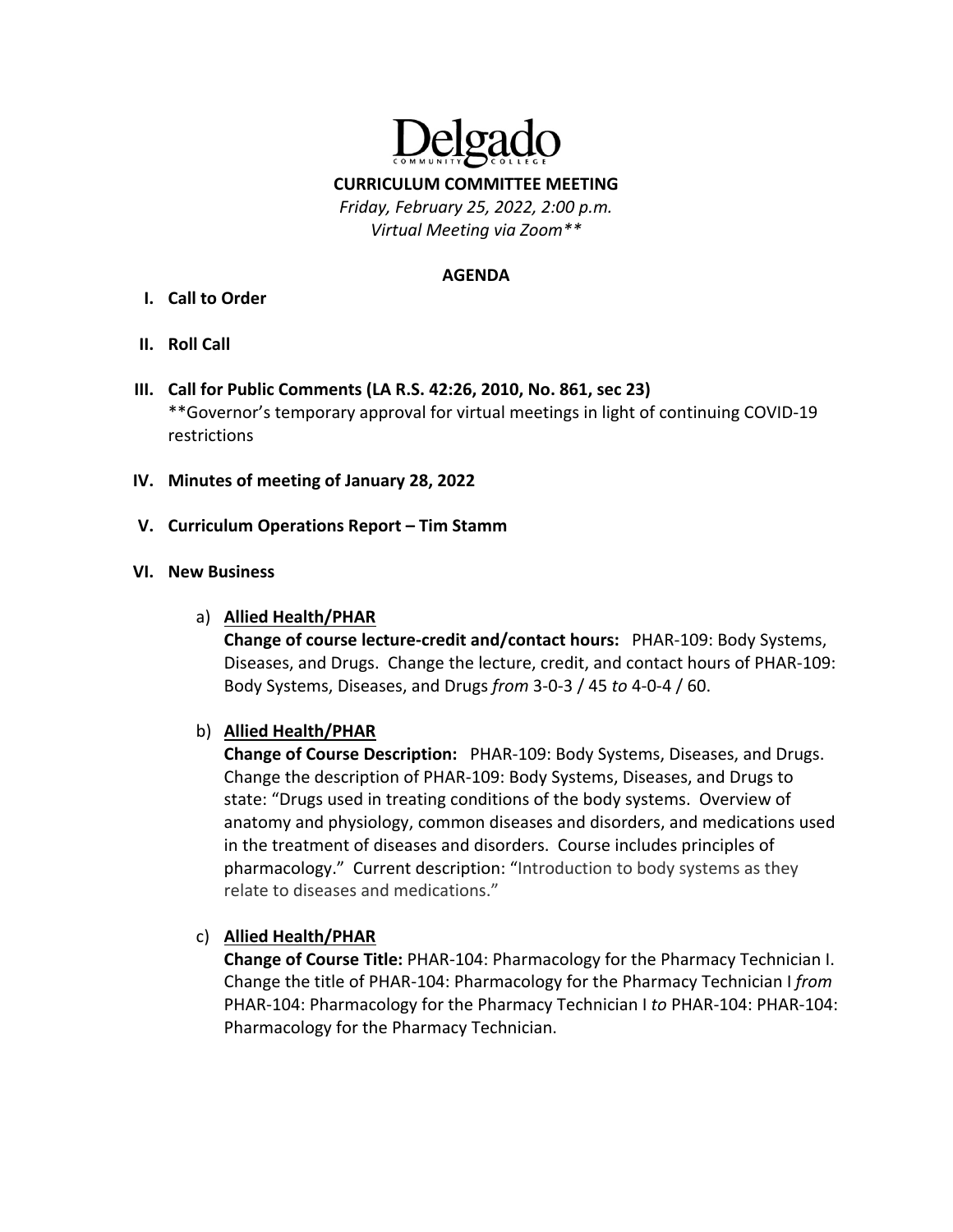### d) **Allied Health/PHAR**

**Change of course lecture‐credit and/contact hours:** PHAR‐104: Pharmacology for the Pharmacy Technician. Change the hours of PHAR‐104: Pharmacology for the Pharmacy Technician *from* 3‐0‐3 / 45 *to* 2‐0‐2 / 30.

### e) **Allied Health/PHAR**

**Change of Course Description:** PHAR‐104: Pharmacology for the Pharmacy Technician. Change the description of PHAR‐104: Pharmacology for the Pharmacy Technician to state: "Drugs used in treating multisystem conditions and disorders." Current description: "Pharmacology for the entry‐level pharmacy technician."

### f) **Allied Health/PHAR**

**Change of Course Name/Title:** PHAR‐102: Pharmacy Practice I. Change the title of PHAR‐102: Pharmacy Practice I *from* PHAR‐102: Pharmacy Practice I *to* PHAR‐ 102: Pharmacy Practice.

### g) **Allied Health/PHAR**

**Change of Course Prerequisite Requirements:** PHAR‐102: Pharmacy Practice. Change the prerequisites of PHAR‐102: Pharmacy Practice to *remove* PHAR‐108: Pharmacy Practice Laboratory as a prerequisite requirement. Note: Acceptance into the Pharmacy Technician program remains a prerequisite requirement.

## h) **Allied Health/PHAR**

**Change of Course Prerequisite Requirements:** PHAR‐155: Pharmacy Seminar. Change the prerequisite requirement of PHAR‐155: Pharmacy Seminar to *remove:* PHAR‐102, PHAR‐104, PHAR‐106, AND PHAR‐116. Note: Acceptance into the Pharmacy Technician program remains a prerequisite requirement.

## i) **Allied Health/PHAR**

**Change of Course Prerequisite Requirements:** PHAR‐151: Pharmacy Clinical Practice I. Change the prerequisite requirement of PHAR‐151: Pharmacy Clinical Practice I to *remove:* PHAR‐102, PHAR‐104, PHAR‐106, AND PHAR‐116. Note: Acceptance into the Pharmacy Technician program remains a prerequisite requirement.

## j) **Allied Health/PHAR**

**Change of course lecture‐laboratory‐credit and/contact hours:** PHAR‐101: Introduction to Pharmacy. Change the lecture‐laboratory‐credit and/contact hours of PHAR‐101: Introduction to Pharmacy *from* 3‐0‐3 / 45 *to* 2‐2‐3 / 60.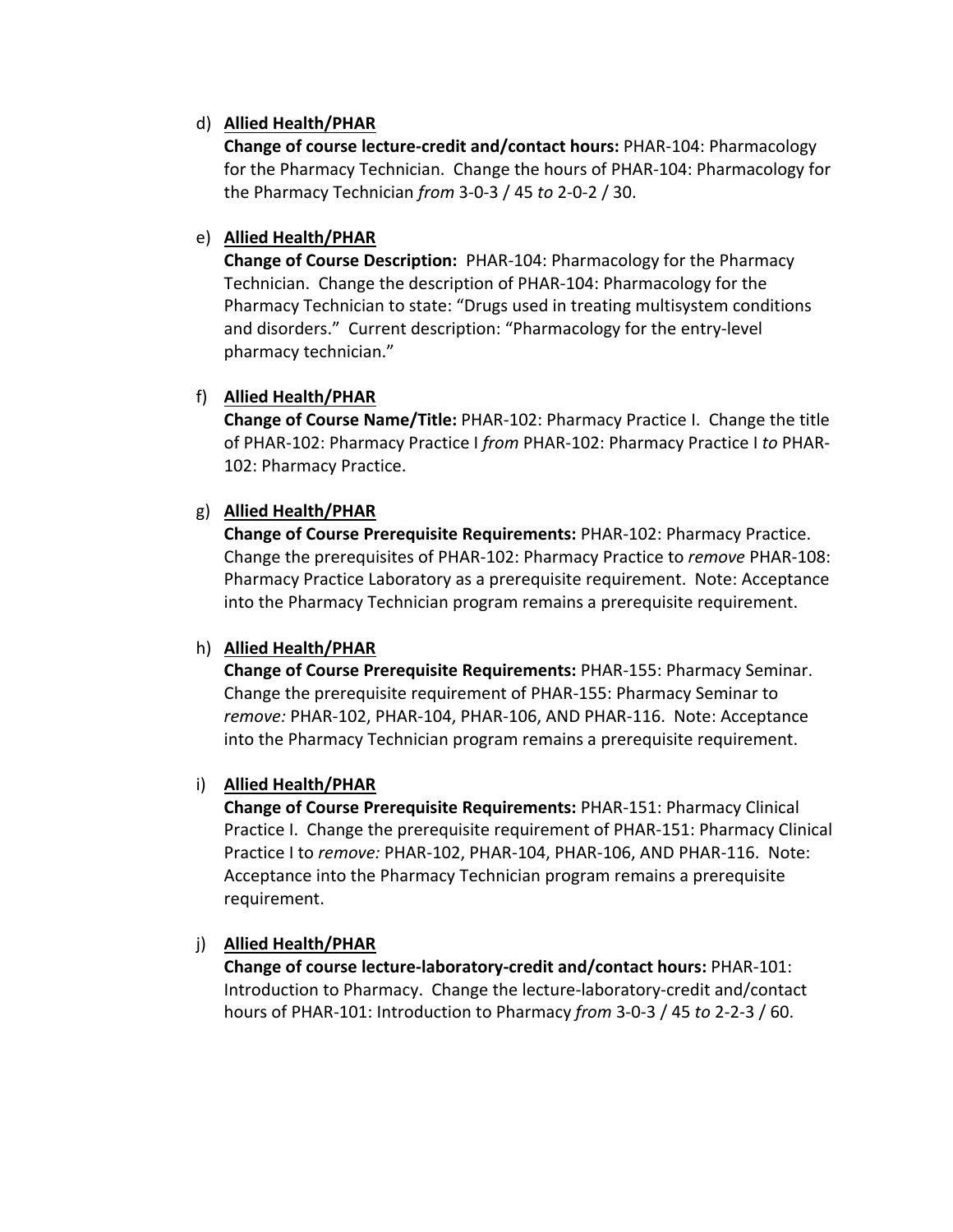### k) **Allied Health/PHAR**

**Program Revision:** Career and Technical Certificate in Entry‐Level Pharmacy Technician. Revise the C.T.C. in Entry‐Level Pharmacy Technician: Required Courses in Major: DELETE: PHAR‐103: Drug Classifications and PHAR‐108: Pharmacy Ethics and Communication; ADD: PHAR‐101: Introduction to Pharmacy. With deleted courses, added courses, and course credit hour adjusts as approved in earlier agenda items, Total Program Hours remain the **same**. Adjust Suggested Sequences to reflect changes, specifically First Semester and Second Semester. Note: Suggested Sequence **reduces** *from* three semesters *to* two semesters.

## l) **Allied Health/PHAR**

**Change of course lecture‐credit and/contact hours:** PHAR‐122: Advanced Pharmacy Practice. Change the lecture‐credit‐and/contact hours of PHAR‐122: Advanced Pharmacy Practice *from* 2‐0‐2 / 30 *to* 4‐0‐4 / 60.

### m) **Allied Health/PHAR**

**Change of Course Prerequisites:** PHAR‐122: Advanced Pharmacy Practice. Change the prerequisites of PHAR‐122: Advanced Pharmacy Practice to state "Acceptance into the Pharmacy Technician Program or Approval of the Program Director." Current prerequisites: "PHAR‐102, PHAR‐106, PHAR‐110, and PHAR‐ 112, or special approval of the program director."

## n) **Allied Health/PHAR**

**Change of course laboratory‐and/contact hours:** PHAR‐123: Advanced Pharmacy Practice Laboratory. Change the laboratory‐and/contact hours of PHAR‐123: Advanced Pharmacy Practice Laboratory *from* 0‐3‐1 /45 *to* 0‐4‐1 / 60.

## o) **Allied Health/PHAR**

**Change of Course Prerequisite Requirements:** PHAR‐123: Advanced Pharmacy Practice Laboratory. Change the prerequisites of PHAR‐123: Advanced Pharmacy Practice Laboratory to state "Acceptance into the Pharmacy Technician Program or Approval of the Program Director." Current prerequisites: "PHAR‐102, PHAR‐ 106, PHAR‐110, and PHAR‐112, or special approval of the program director."

## p) **Allied Health/PHAR**

**Change of Course Prerequisite Requirements:** PHAR‐152: Pharmacy Clinical Practice II. Change the prerequisites of PHAR‐152: Pharmacy Clinical Practice II to state "Acceptance into the Pharmacy Technician Program or Approval of the Program Director." Current prerequisites: "PHAR‐110, PHAR‐112, PHAR‐114, and PHAR-117 or special permission of the program director."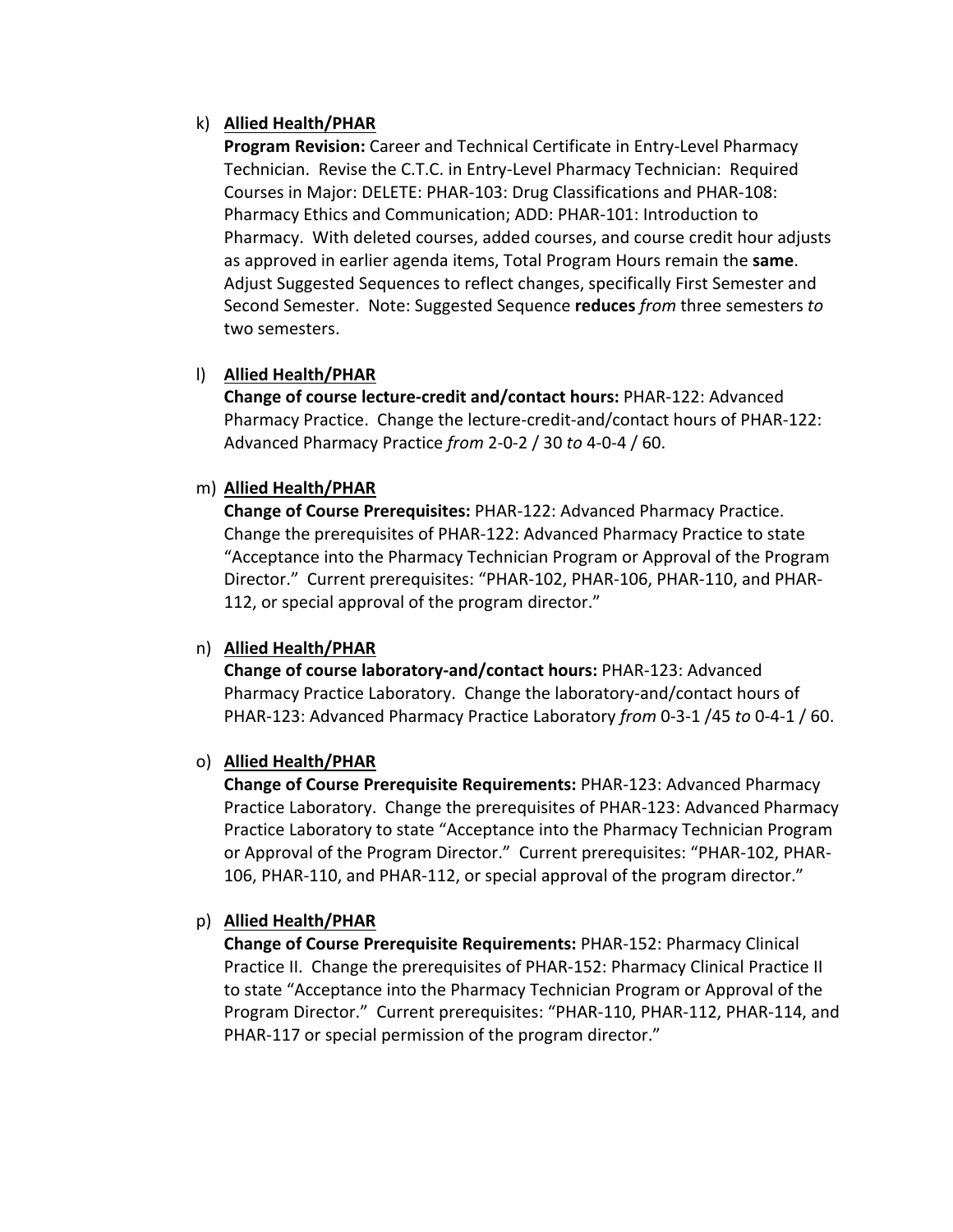### q) **Allied Health/PHAR**

**Program Revision:** Certificate of Technical Studies in Advanced‐Level Pharmacy Technician. Revise the C.T.S. in Advanced‐Level Pharmacy Technician: Required Courses in Major: DELETE: PHAR‐103: Drug Classifications, PHAR‐108: Pharmacy Ethics and Communication, PHAR‐110: Sterile Products, PHAR‐112: Sterile Products Laboratory, and PHAR‐114: Pharmacology for the Pharmacy Technician II; ADDL PHAR‐101: Introduction to Pharmacy. Total Program Hours **reduce** *from* 31 *to* 27. Revise Suggested Sequences to reflect changes. NOTE: nine (9) credit hours of the curriculum are unique to the C.T.S., with eighteen (18) hours shared with the C.T.C. in Entry‐Level Pharmacy Technician. Nine (9) credit hours of unique/different courses are the minimum for a new, different certificate program. (Prior to the revision, this total was thirteen).

## r) **Business & Technology/ACCT**

**Change of Course Prerequisite Requirements:** ACCT‐222: Computerized Accounting Using Quickbooks. Remove the option of "May be taken concurrently with ACCT‐222" from the perquisites for ACCT‐222, which are: ACCT‐111, or ACCT‐201, or ACCT‐205. All three (3) courses remain as "OR" choices; however, will be required to be completed prior to entering ACCT‐222. Current prerequisites allow the courses to be taken prior to or concurrently with ACCT‐222.

#### s) **Business & Technology/BUMG**

**Program Revision/Concentration Termination:** Associate of Applied Science in Business and Management, with a concentration in Marketing. Terminate the concentration in Marketing of the A.A.S. in Business and Management. Total Program Hours for the A.A.S. remain the same.

#### t) **Business & Technology/BUMG**

**Program Revision/Concentration Termination:** Associate of Applied Science in Business and Management, with a concentration in Retail Management. Terminate the concentration in Retail Management of the A.A.S. in Business and Management. The related Certificate of Technical Studies in Retail Management remains in place, and all courses in the C.T.S. may be applied to another, existing concentration, the concentration in General Business. Total Program Hours for the A.A.S. remain the same.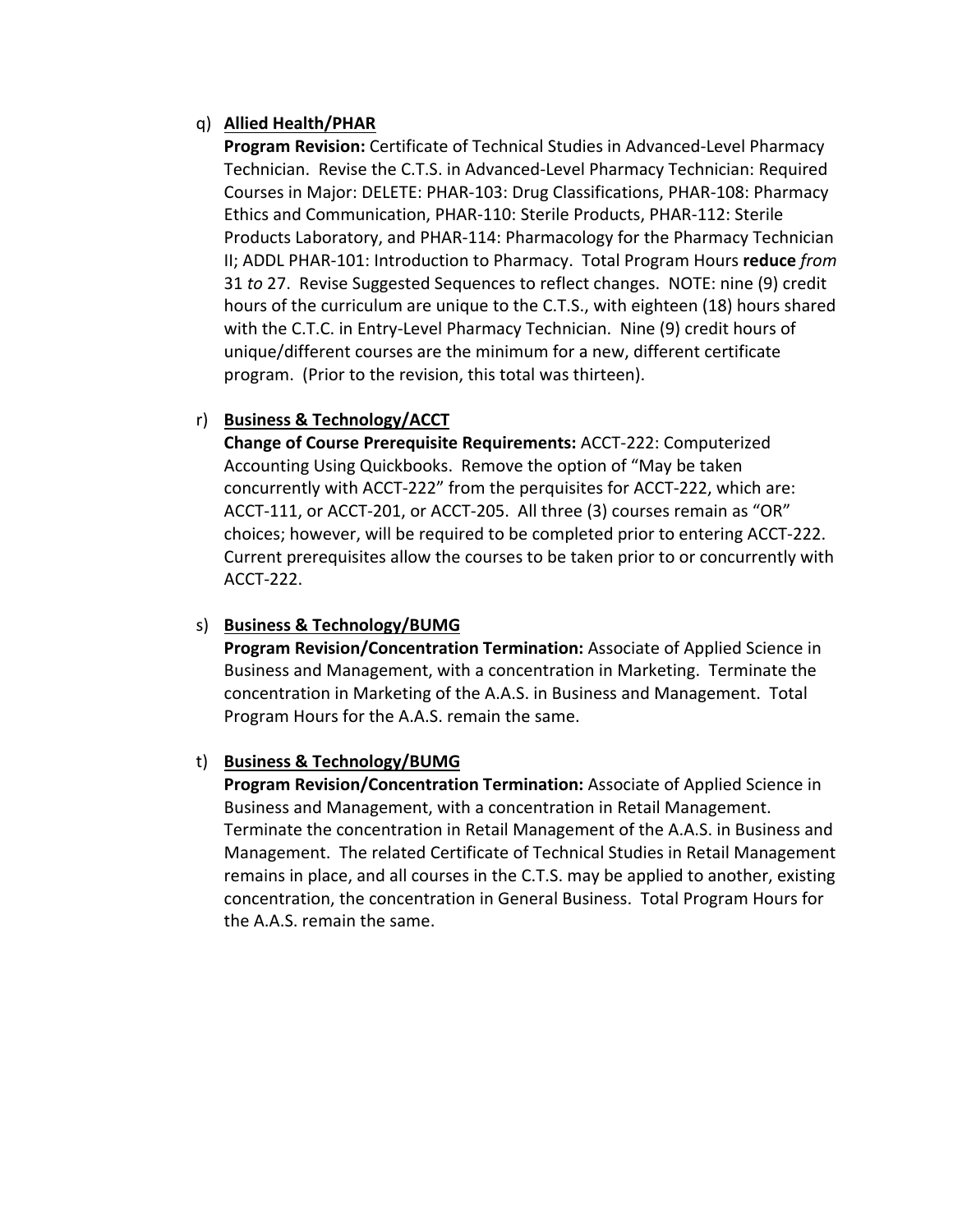#### u) **Business & Technology/BUMG**

**Program Revision:** Associate of Applied Science in Business and Management, with a concentration in Office Management. Revise the concentration in Office Management of the A.A.S. in Business and Management. Required Courses in Concentration: DELETE: MANG‐180: Office Management; ADD: MANG‐131: Human Resource Management. Elective List (NOTE: Only one, three‐credit hour course is required; however, there are five courses on the list, which is a decrease of one course): DELETE: MANG‐131: Human Resource Management from the list of choices. Total Concentration and Total Program Hours remain the same. Adjust Suggested Sequence to reflect changes, specifically Third Semester and Fourth Semester (list of elective choices).

### v) **Business & Technology/BUMG**

**Program Revision:** Associate of Applied Science in Business and Management, with a concentration in General Business. Revise the General Business concentration of the A.A.S. in Business and Management. Required courses in Concentration: DELETE: ACCT‐202: Principles of Accounting II and ECON‐201: Macroeconomics. ADD: BUSG‐102: Customer Service and BUSG‐115: Starting A New Business. Total Concentration and Total Program Hours Remain the Same. Adjust Sequences to reflect changes.

### w) **Business & Technology/MARK**

**Change of Course Description:** MARK‐211: Personal Selling. Change the description of MARK‐211: Personal Selling to state: "An introduction to personal selling and sales. Explores how to home in on customer needs and wants to make a sale happen. Focuses on the effective techniques for success in sales and a variety of business career settings." Current Description: "Personal Selling is a vital aspect of developing a relationship with potential customers and understanding how to manage and maintain a sales force. Focuses on how to understand and address consumers' needs effectively."

#### x) **Business & Technology/MARK**

**Change of Course Description:** MARK‐208: Social Media and e‐Marketing. Change the description of MARK‐208: Social Media and e‐Marketing to state: "Introduction to the various social media platforms that can be used in business. Explores the mechanics of ho to use, build, and maintain a business with social media platforms. Platforms covered in the course include Facebook, Linkedin, Youtube, Google Ads, and Instagram. Current Description: "E‐Marketing , also referred to as online marketing or Internet marketing, is the marketing of products or services over the Internet as well as the process of growing and promoting an organization using on‐line media including social media. Includes on‐line marketing strategies, value chain models, the Internet customer, evaluating web marketing programs, social concerns, and regulatory issues in this rapidly‐evolving form of media."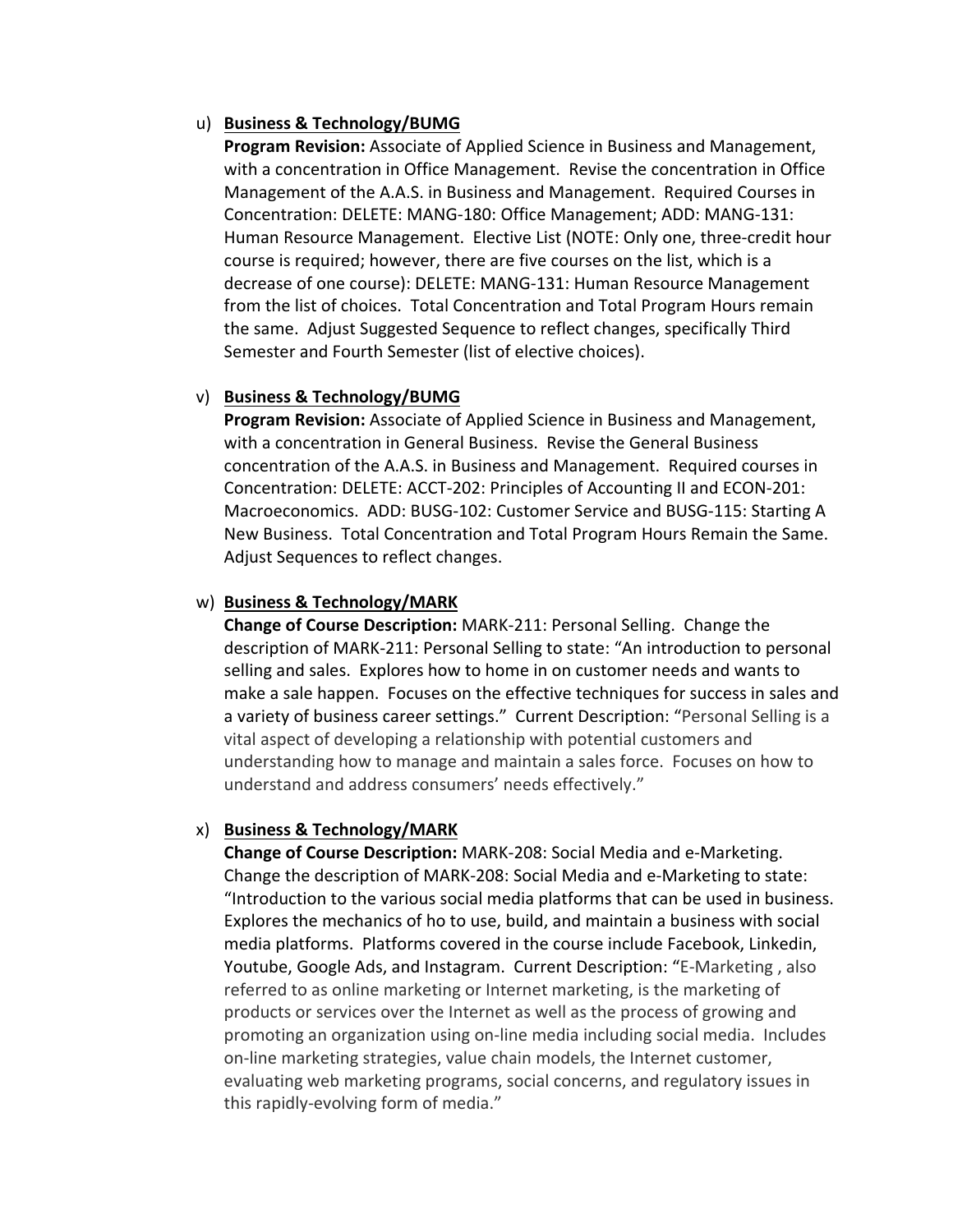### y) **Business & Technology/BUSL**

**Change of Course Description:** BUSL‐210: Cyberlaw. Change the description of BUSL‐210: Cyberlaw to state: "Introduction to the law of the internet and e‐ commerce. Explores topics relevant to the internet and e‐commerce including jurisdiction, copyright, trademark, patent, domain formation, e‐commerce sales, and e-commerce contracts, as well as crimes and torts. Current description: "Legal topics related to the Internet including, e‐commerce regulation, piracy, intellectual property, cyber torts, copyrights and taxation. Relevant social topics such as free speech and privacy concerns will be explored."

### z) **Business & Technology/MARK**

**Change of Course Description:** MARK‐213: Retailing. Change the description of MARK‐213: Retailing to state: "Introduction to retailing and retail management. Explores the techniques of how to manage all aspects of a retail business. Topics include site location, merchandise decisions, customer relationship management, and pricing schemes." Current Description: "Principles and methods of retailing, merchandise management, sales promotion, and customer services." See SLO #3, which leads with "Demonstrate." The verb demonstrate is difficult to measure.

### aa) **Business & Technology/BUSL**

**Change of Course Name/Title:** BUSL‐202: Introduction to the Legal Profession. Change the name/title of BUSL‐202: Introduction to the Legal Profession *from* BUSG‐202: Introduction to the Legal Profession *to* BUSL‐202: Introduction to Paralegal Studies.

#### bb) **Business & Technology/BUSL**

**Change of Course Description:** BUSL‐202: Introduction to Paralegal Studies Change the description of BUSL‐202: Introduction to the Legal Profession to state: "Overview of the U.S. legal system with an additional focus on the role of the paralegal professional. Topics include: the operation and structure of the federal and state criminal and civil law systems; federal and state court organization; research and writing skills for the paralegal; and, introduction to various areas of law." Current Description: "Overview of the American legal systems and legal professions. Topics include: civil law, criminal law, torts, family law, Constitutional law, business law, and the basics of legal research."

## cc) **Business & Technology/BUSL**

**Change of Course Prerequisite Requirements:** BUSL‐202: Introduction to Paralegal Studies. Remove "Completion of Developmental Reading Requirements" as a prerequisite note from BUSL‐202: Introduction to Paralegal Studies.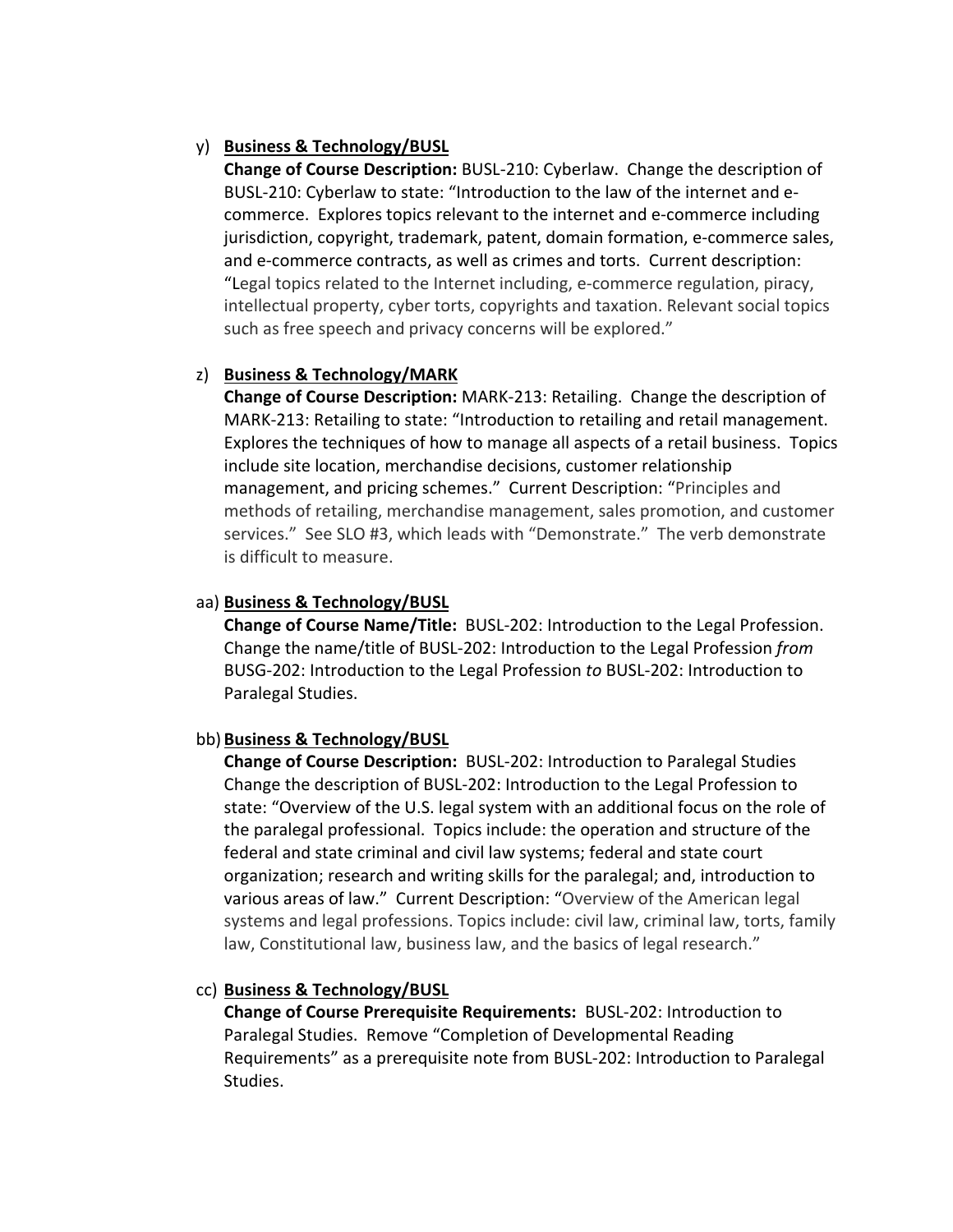#### dd) **Business & Technology/BUSG**

**Change of Course Description:** BUSG‐125: Personal Finance. Change the description of BUSG‐125: Personal Finance to state: "Overview of one's personal finance including: investment strategies, banking, consumer finance, real estate investment, health insurance, estate planning, retirement planning, tax preparation, and employment search strategy." Current Description: "Personal and family finances and money management: budgets, savings, borrowing, insurance, taxes, investments, and estate planning."

## ee) **Business & Technology/BUSL**

**Change of Course Prerequisite Requirements:** BUSG‐125: Personal Finance. Remove "Eligibility for MATH‐095 and completion of Developmental Reading requirements" as prerequisite notes from BUSG‐125: Personal Finance.

## **VII. Consent Agenda**

## a) **Business & Technology/AERO/MILS**

**Change of Course Title:** AERO‐101: Foundations of the U.S. Airforce I. Change the title of AERO‐101: Foundations of the U.S. Airforce I *from* AERO‐101: Foundations of the U.S. Airforce I *to* AERO‐101: Heritage and Values of the USAF I.

## b) **Business & Technology/AERO/MILS**

**Change of Course Description:** AERO‐101: Heritage and Values of the USAF I. Change the description of AERO‐101: Heritage and Values of the USAF I to state: "Survey course designed to introduce students to the United States Air and Space Forces and provides an overview of the basic characteristics, missions, and organizations of the Air and Space Forces. Leadership Laboratory is mandatory for AFROTC cadets and compliments this course by providing cadets with Leadership experiences. Current description: "Survey course designed to introduce students to the United States Air Force and encourage participation in Air Force Reserve Officer Training Corps. Topics include: overview of ROTC, special program offered through ROTC, mission and organization of ROTC, brief history of the Air Force, introduction to leadership and leadership related issues, Air Force Core Values, Air Force officer training opportunities, and an introduction to communication studies. Leadership Laboratory is mandatory for AFROTC cadets and compliments this course by providing cadets with followership experiences."

## c) **Business & Technology/AERO/MILS**

**Change of Course Title:** AERO‐103: Foundations of U.S. Air Force I Leadership Laboratory. Change the title of AERO-103: Foundations of U.S. Air Force I Leadership Laboratory *from* AERO‐103: Foundations of U.S. Air Force I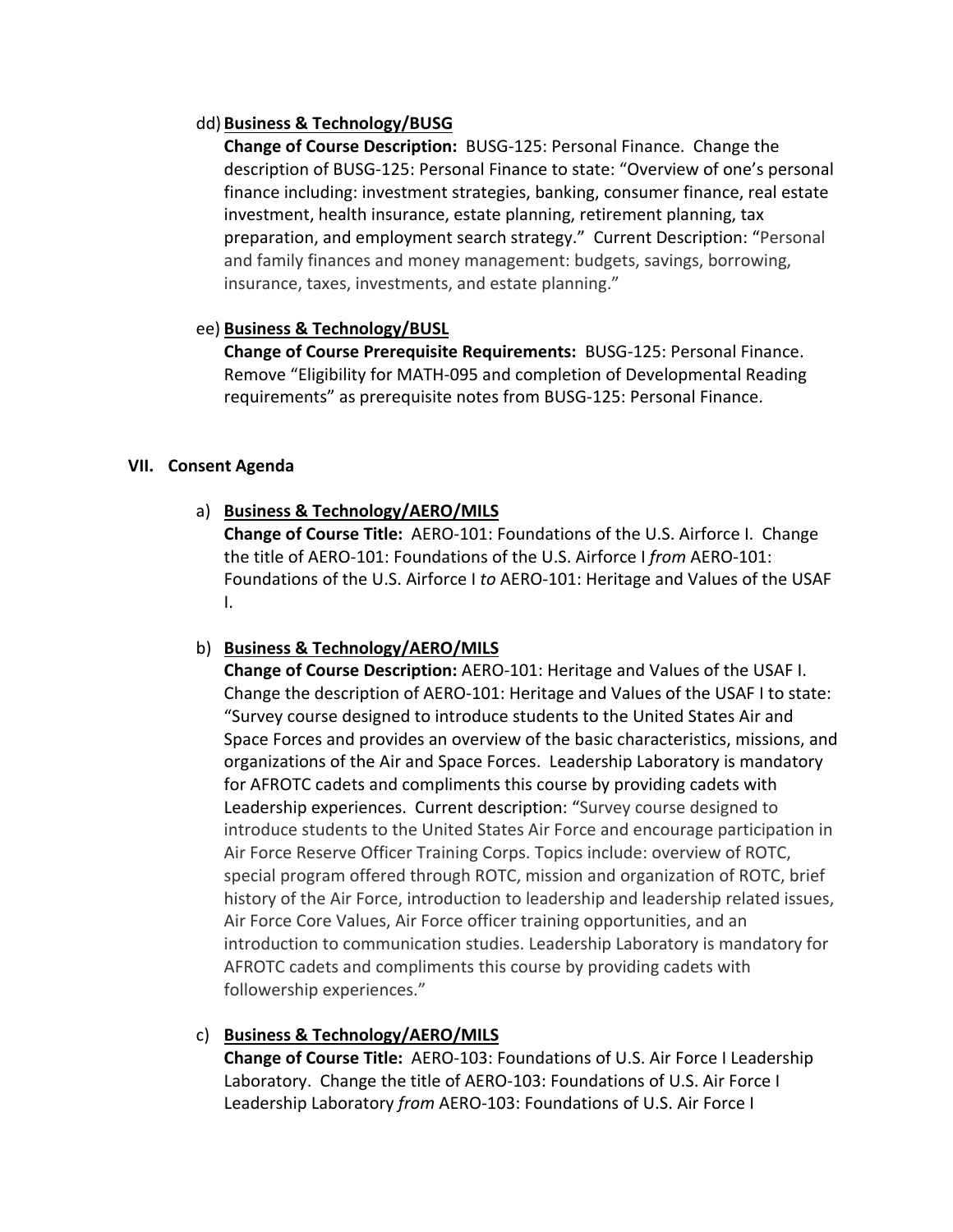Leadership Laboratory *to* AERO‐103: Heritage and Values of the USAF I Laboratory.

## d) **Business & Technology/AERO/MILS**

**Change of Course Description:** AERO‐103: Heritage and Values of the USAF I Laboratory. Change the description of AERO-103: Heritage and Values of the USAF I Laboratory to state: "Dynamic and integrated grouping of leadership developmental activities designed to meet the needs and expectations of prospective Department of the Air Force second lieutenants and complement the AFROTC academic program. It is a student planned, organized, and executed practicum conducted under the supervision of the Detachment Commander and Operations Flight Commander. Current description: "Dynamic and integrated grouping of leadership development activities designed to meet the needs and expectations of prospective Air Force second lieutenants and complement the AFROTC academic program. It is a student placed, organized, and executed practicum conducted under the supervision of the detachment commander and commandant of cadets. Leadership laboratory cadets are classified into one of four groups with respect to field training attendance and/or commissioning. Initial Military Training (IMT) cadets are part of the General Military Course (GMC) but are not scheduled to attend filed training."

## e) **Business & Technology/AERO/MILS**

**Change of Course Title:** AERO‐102: Heritage and Values of the USAF II. Change the title of AERO‐102: Heritage and Values of the USAF II *from* AERO‐102: Heritage and Values of the USAF II *to* AERO‐102: Heritage and Values of the USAF II.

# f) **Business & Technology/AERO/MILS**

**Change of Course Description:** AERO‐102: Heritage and Values of the USAF II. Change the description of AERO‐102: Heritage and Values of the USAF II to state: "A continuation survey course designed to introduce students to the United States Air and Space Forces and provides an overview of the basic characteristics, missions, and organization of the Air and Space Forces. Leadership Laboratory is mandatory for AFROTC cadets and compliments this course by providing cadets with Leadership experiences." Current description: "A continuation survey course, introducing students to the United States Air Force and Air Force Reserve Officer Training Corps. Topics include: US Air Force installations and professions, geographical awareness, U.S. defense policy, military balance, terrorism and communication skills. Leadership Laboratory II is mandatory for AFROTC cadets and complements this course by providing cadets with followership experiences."

#### g) **Business & Technology/AERO/MILS Change of Course Title:** AERO‐104: Foundations of the U.S. Air Force II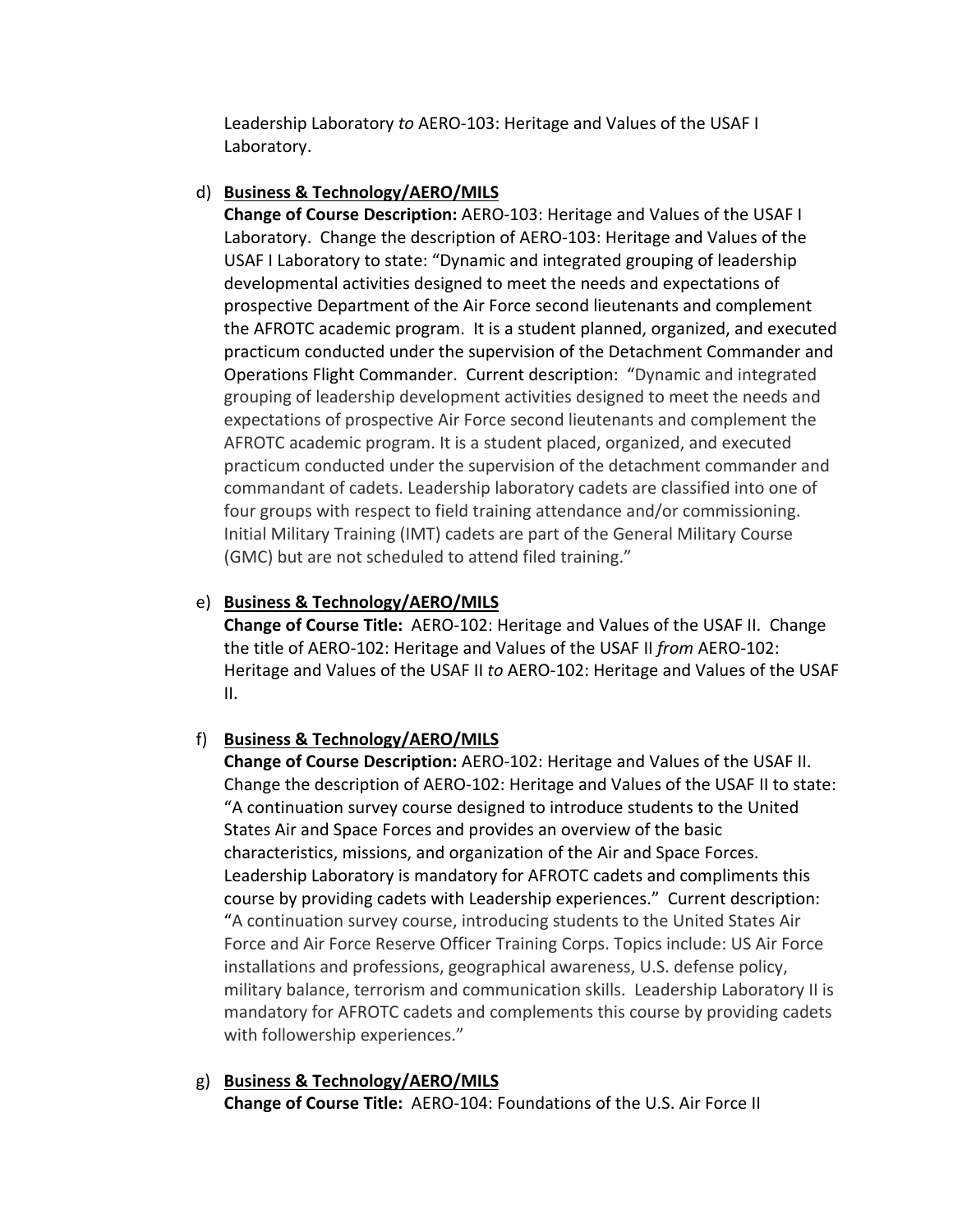Laboratory. Change the title of AERO‐104: Foundations of the U.S. Air Force II Laboratory *from* AERO‐104: Foundations of the U.S. Air Force II Laboratory *to* AERO‐104: Heritage and Values of the USAF II Laboratory.

### h) **Business & Technology/AERO/MILS**

**Change of Course Description:** AERO‐104: Heritage and Values of the USAF II Laboratory. Change the description of AERO-104: Heritage and Values of the USAF II Laboratory to state: "Dynamic and integrated grouping of leadership developmental activities designed to meet the needs and expectation of prospective Department of the Air Force second lieutenants and complement the AFROTC academic program. It is a student planned, organized, and executed practicum conducted under the supervision of the Detachment Commander and Operations Flight Commander.

## i) **Business & Technology/AERO/MILS**

**Change of Course Title:** AERO‐201: The Evolution of USAF and Space Power I. Change the title of AERO‐201: The Evolution of USAF and Space Power I *from* AERO‐201: The Evolution of USAF and Space Power I *to* AERO‐201: Team and Leadership Fundamentals I.

## j) **Business & Technology/AERO/MILS**

**Change of Course Description:** AERO‐201: Team and Leadership Fundamentals I. Change the description of AERO‐201: Team and Leadership Fundamentals I to state: "Provides a fundamental understanding of both leadership and team building. The lessons and course flow are designed to prepare students for field training and leadership positions in the detachment. Leadership Laboratory is mandatory for AFROTC cadets and complements this course by providing cadets with Leadership experiences." Current description: "The course examines general aspects of air and space power through a historical perspective, from the first balloons and dirigibles to World War II. Historical examples are used to show the development of present‐day Air Force capabilities and missions. Also covered are doctrine, principles of war, and tenets of air and space power."

## k) **Business & Technology/AERO/MILS**

**Change of Course Title:** AERO‐203: The Evolution of USAF Air and Space Power I Leadership Laboratory. Change the title of AERO‐203: The Evolution of USAF Air and Space Power I Leadership Laboratory *from* AERO‐203: The Evolution of USAF Air and Space Power I Leadership Laboratory *to* AERO‐203: Team and Leadership Fundamentals I Laboratory.

## l) **Business & Technology/AERO/MILS**

**Change of Course Description:** AERO‐203: Team and Leadership Fundamentals I Laboratory. Change the description of AERO‐203: Team and Leadership Fundamentals I Laboratory to state: "Dynamic and integrated grouping of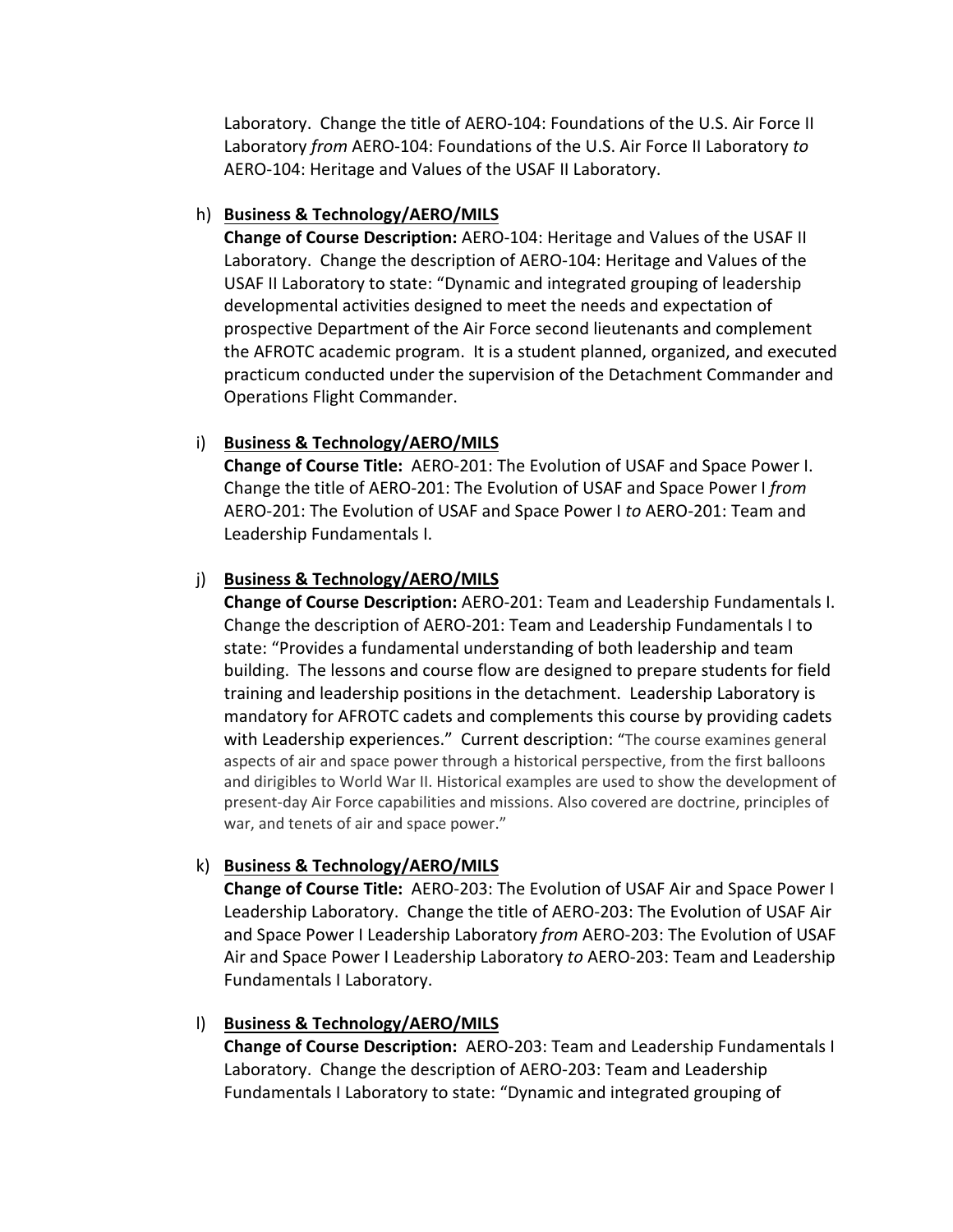leadership developmental activities designed to meet the needs and expectations of prospective Department of the Air Force second lieutenants and complement the AFROTC academic program. It is a student planned, organized, and executed practicum conducted under the supervision of the Detachment Commander and Operations Flight Commander." Current description: "Dynamic and integrated grouping of leadership development activities designed to meet the needs and expectations of prospective Air Force second lieutenants and complement the AFROTC academic program. It is a student placed, organized, and executed practicum conducted under the supervision of the detachment commander and commandant of cadets. Leadership laboratory cadets are classified into one of four groups with respect to field training attendance and/or commissioning."

#### m) **Business & Technology/AERO/MILS**

**Change of Course Title:** AERO‐202: The Evolution of USAF Air and Space Power II. Change the title of AERO‐202: The Evolution of USAF Air and Space Power II *from* AERO‐202: The Evolution of USAF Air and Space Power II *to* AERO‐202: Team and Leadership Fundamentals II.

#### n) **Business & Technology/AERO/MILS**

**Change of Course Description:** AERO‐202: Team and Leadership Fundamentals II. Change the description of AERO‐202: Team and Leadership Fundamentals II to state: "Provides a fundamental understanding of both leadership and team building. The lessons and course flow are designed to prepare students for field training and leadership positions in the detachment. Leadership Laboratory is mandatory for AFROTC cadets and complements this course by providing cadets with Leadership experiences." Current description: "The course examines general aspects of air and space power through a historical perspective, from World War II to the modern‐day conflicts. Historical examples are used to show the development of present‐day Air Force capabilities and mission. Also covered are doctrine, principles of war, and tenets of air and space power."

#### o) **Business & Technology/AERO/MILS**

**Change of Course Title:** AERO‐204: The Evolution of USAF Air & Space Power II Leadership Laboratory. Change the title of AERO‐204: The Evolution of USAF Air & Space Power II Leadership Laboratory *from* AERO‐204: The Evolution of USAF Air & Space Power II Leadership Laboratory *to* AERO‐204: Team and Leadership Fundamentals II Laboratory.

#### p) **Business & Technology/AERO/MILS**

**Change of Course Description:** AERO‐204: Team and Leadership Fundamentals II Laboratory. Change the description of AERO‐204: Team and Leadership Fundamentals II Laboratory to state: "Dynamic and integrated grouping of leadership developmental activities designed to meet the needs and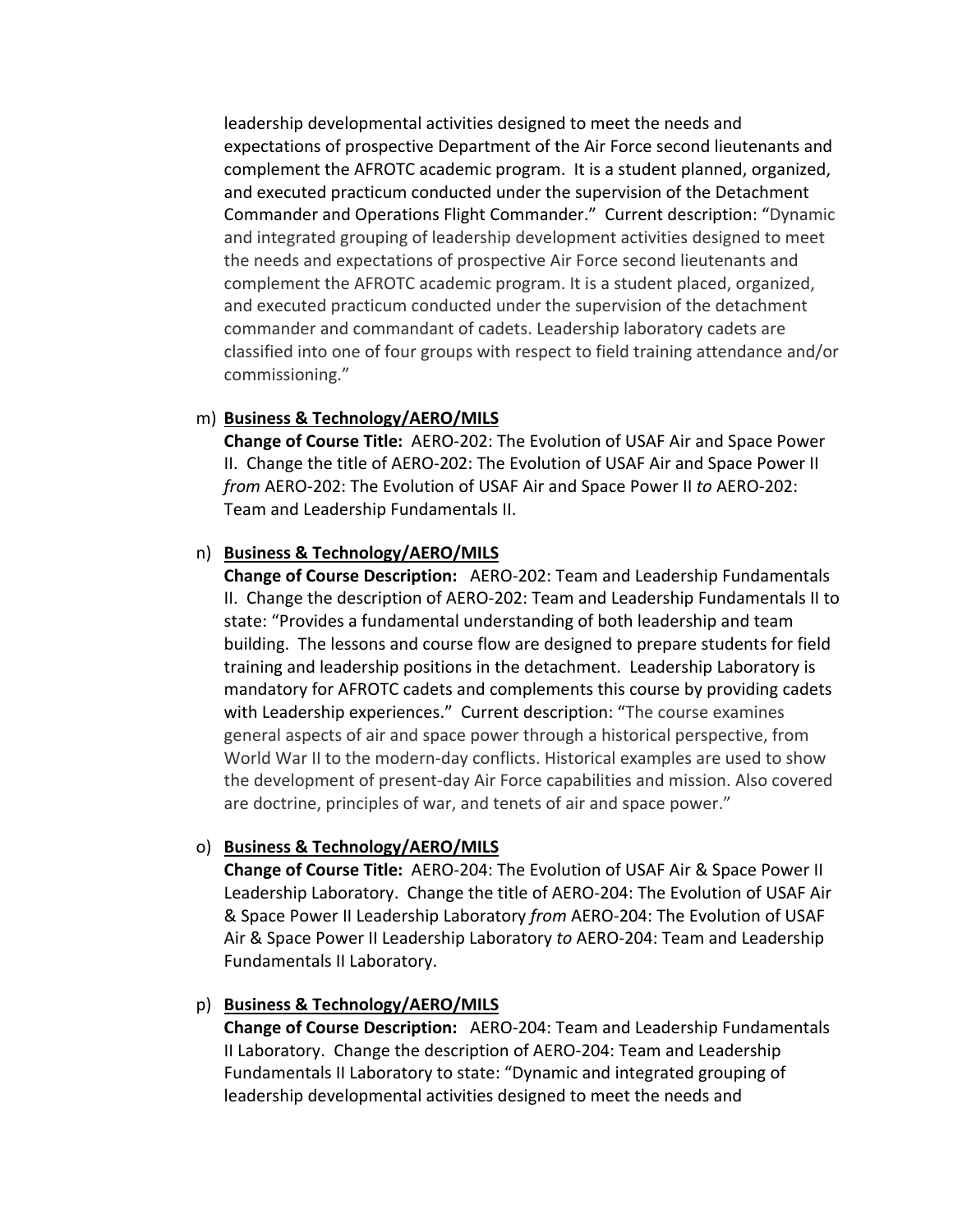expectations of prospective Department of the Air Force second lieutenants and complement the AFROTC academic program. It is a student planned, organized, and executed practicum conducted under the supervision of the Detachment Commander and Operations Flight Commander." Current description: "Dynamic and integrated grouping of leadership development activities designed to meet the needs and expectations of prospective Air Force second lieutenants and complement the AFROTC academic program. It is a student placed, organized, and executed practicum conducted under the supervision of the detachment commander and commandant of cadets. Leadership laboratory cadets are classified into one of four groups with respect to field training attendance and/or commissioning. Initial Military Training (IMT) cadets are part of the General Military Course (GMC) but are not scheduled to attend filed training."

- q) **Allied Health/PHAR Course Termination:** PHAR‐103: Drug Classifications.
- r) **Allied Health/PHAR Course Termination:** PHAR‐108: Pharmacy Ethics and Communication
- s) **Allied Health/PHAR Course Termination:** PHAR‐114: Pharmacology for the Pharmacy Technician II.
- t) **Allied Health/PHAR Course Termination**: PHAR‐110: Sterile Products.
- u) **Allied Health/PHAR Course Termination**: PHAR‐112: Sterile Products Laboratory.

#### v) **Business & Technology/ACCT**

**Master Syllabus Revision:** ACCT‐222: Computerized Accounting Using Quickbooks. [LCCN: CACC 2413].

#### w) **Science & Mathematics/SCIE**

**Change of Course Description:** SCIE‐161: Introduction to Geographic Information Systems (GIS). As a result of acceptance for placement on the Statewide Master Transfer/Articulation Matrix and Louisiana Common Course Catalog, change the description of SCIE‐161: Introduction to Geographic Information Systems (GIS) to state: "Surveys basic themes, geographic information systems as well as introducing the student to the importance of location, map use, and spatial analysis. Strong computer skills are recommended to efficiently manipulate the required data reports and hands‐on weekly assignments. Students will also learn about relational databases, how to collect geographic data, and how to input that data into a GIS software program for output. [LCCN: CGRG 2313]." Current Description: "Concepts, capabilities, and applications of geographic information